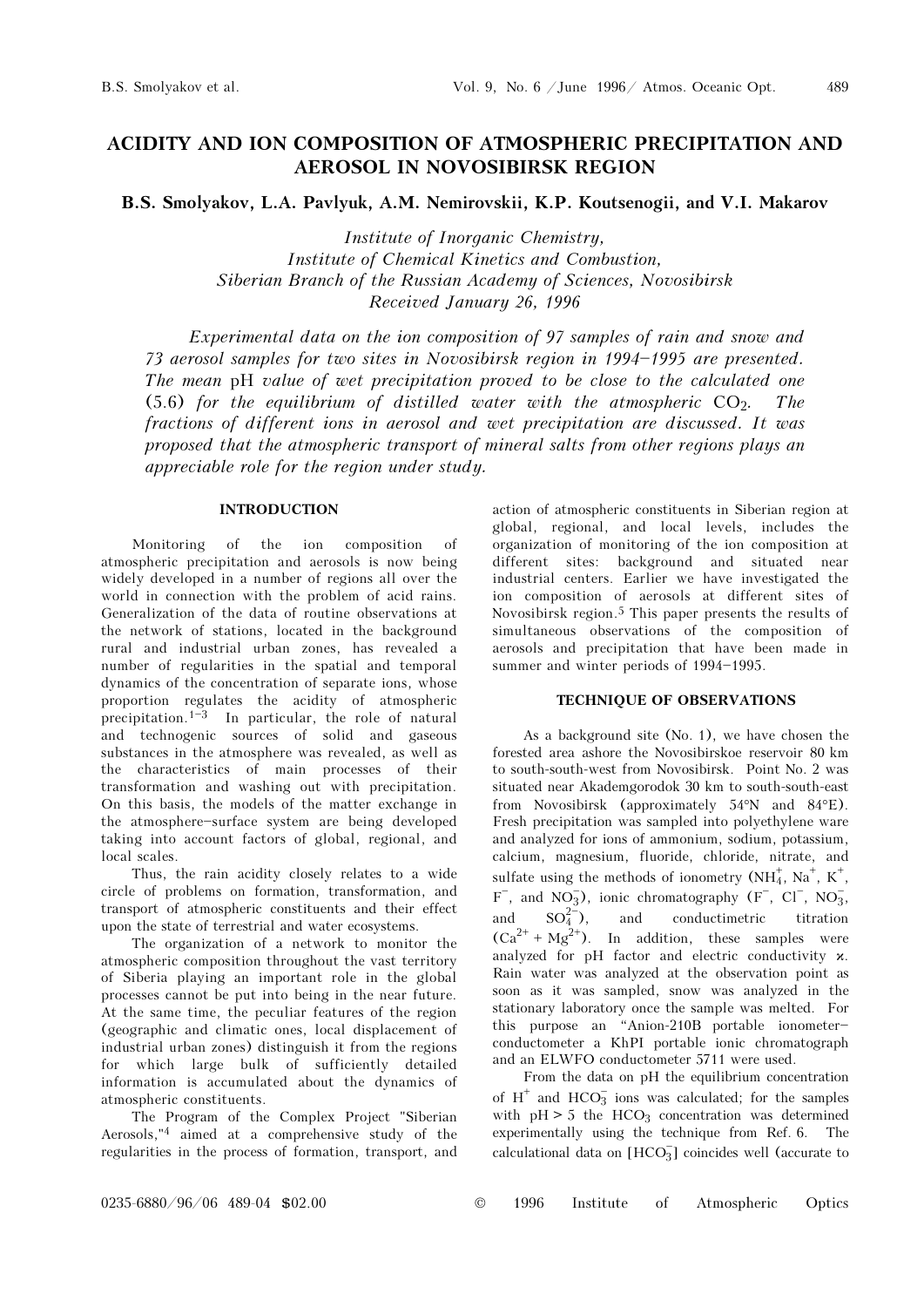$10-20%$  depending on pH) with the experimental ones. So, the conclusion can be drawn that main source of carbonates in precipitation is the atmospheric  $CO<sub>2</sub>$  rather that their washing out from solid particles of terrestrial origin.

From the results of the analysis, the difference between the sums of equivalents of anions ∑An, and cations,  $\Sigma$ Cat, was within 15%, while that between measured and calculated values of electric conductivity was 20%. This confirms not only good accuracy of the analysis of ion composition, but also the fact that the fraction of other ions in precipitation is insignificant.

Aerosol was sampled every day onto AFA-KhA filters at the volume rate of air pumping through of  $6 13 \text{ m}^3/\text{h}$  during  $10-15$  days in every cycle of observations. Filters were weighed before and after the exposition. After exposition a part of the filter was cut out and placed into a container with  $5-10$  ml of deionized water for a day to obtain the aqueous extract. Anion content in the aqueous extract obtained was determined by the method of ion chromatography, whereas for cations (with previous one-fifth dilution) the methods of ionometry and conductimetric titration were used, similarly to the analysis of atmospheric precipitation. The results of the analysis were then reduced to the aerosol particle content in 1 m3 of air.

## RESULTS AND THEIR DISCUSSION

The dynamics of  $pH$  and electric conductivity  $x$ , characterizing the total ion content, in the discrete samples of atmospheric precipitation is shown in Fig. 1  $(June-September 1994, point No. 1 (a), December$ 1994 $-Fe$ bruary 1995, point No. 2 (b), June $-September$ 1995, point No. 1 (c)). Horizontal lines are for the mean values for the given period. With pH varying in some samples from 4.5 to 7.4, the mean values for rain  $(5.53 \text{ (a)} \quad \text{and} \quad 5.25 \text{ (c)}) \quad \text{and} \quad \text{snow} \quad (5.76 \text{ (b)})$ precipitation proved to be close to the value (5.6) calculated for the equilibrium of distilled water with the atmospheric  $CO<sub>2</sub>$ . This allows us to conclude that at the observational sites there are no constant factors (natural and technogenic) causing acidation or alkalization of precipitation in both summer and winter periods.

The mean values of  $x$  (1.78 (a), 3.12 (b), and  $1.53 \text{ mS·m}^{-1}$  (c)) are much less than those observed for regions with marked manifestation of acid rains (thus, from the data of Ref. 7, in 1994 the average annual  $x$ was  $5.26 \text{ mS} \cdot \text{m}^{-1}$  with pH = 4.22 for the Uhlirska Catchment observation site in the Central Europe), although they are much higher than that for Antarctic snow  $(x = 0.15 \text{ mS} \cdot \text{m}^{-1}$  (Ref. 8)). It is interesting to note that for the Antarctic region the clear relation was revealed between  $pH$  and  $x$ , which is not evident in Novosibirsk region as follows from the data of 97 samples shown in Fig. 1 No correlation between pH and sulfate and nitrate concentrations that control the acidity of precipitation on the vast areas of the northern hemisphere1 was found too. One can assume that the excess or deficiency of free  $H^+$  ions (relative to the calculated concentration for the equilibrium between the distilled water and  $CO<sub>2</sub>$  in the atmosphere) in our case is due to small disturbance of the balance between  $\Sigma$ An and  $\Sigma$ Cat (without H<sup>+</sup>), that is not related to the evident pollution of atmosphere with S and N oxides.

This is confirmed by the comparison of our data on fractions of ion equivalents in precipitation, averaged over month periods of observations with the values we recalculate from the data<sup>7</sup> for average annual ion concentrations  $(mg/l)$  for the region with acid rains (Fig. 2). In our observations, the fraction of chlorides every time proved to be higher than in this region, sometimes reaching and even exceeding the total contribution from sulfates and nitrates. And the sodium fraction in the composition of cations is markedly higher (especially for winter period, when the fraction of ammonium, calcium, and magnesium becomes lower). The fraction of free  $H^+$  ions, compensating the difference between ∑An and ∑Cat in our observations cannot be directly associated with the excess of sulfate as is clearly seen for the data of Ref. 7, or some other anion.



FIG. 1. Dynamics of pH and electric conductivity  $x \text{ (ms/m)}$  in samples of rain (a, c, point No. 1) and snow (b, point No. 2) precipitation in  $1994-1995$ .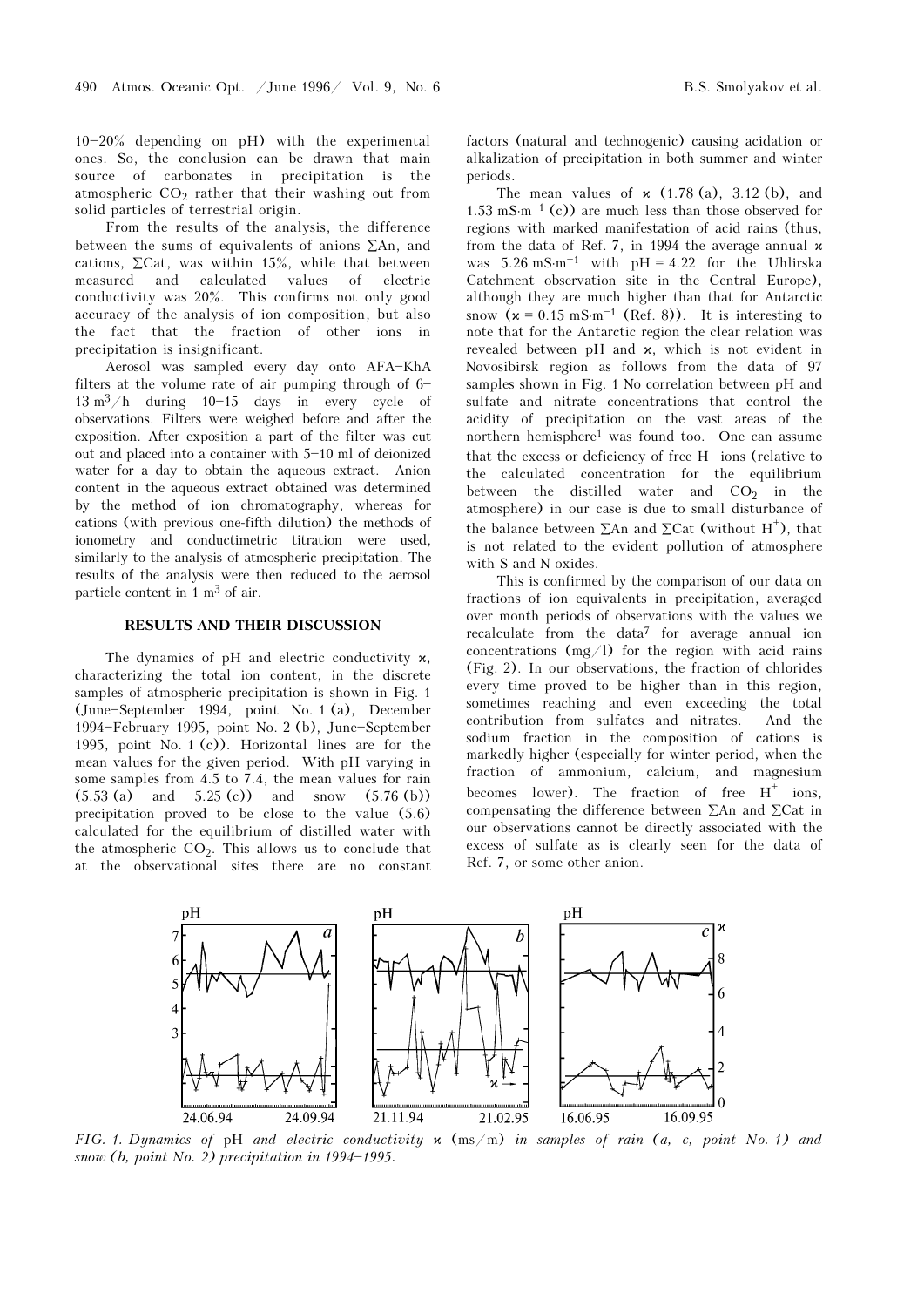

FIG. 2. Fractional distribution of ion equivalents in wet precipitation in Novosibirsk region (our data) in comparison with the data<sup>7</sup> for the Central Europe region.

TABLE I. Ion composition of the aqueous extraction of aerosols sampled at point No. 1 (numerator in  $\mu$ g/m<sup>3</sup>, denominator in per cent of equivalents).

| Period                                                                                                                                                                |     |  |           |          |                     |      |          |                             | $ C $ $ NO_3^- SO_4^{2-} $ $\Sigma An$ $ NH_4^+ Ca^{2+}+Mg^2 $ $Na^+ K^+ 2Cat $ $\Sigma_{total} $ % of aerosol mass |
|-----------------------------------------------------------------------------------------------------------------------------------------------------------------------|-----|--|-----------|----------|---------------------|------|----------|-----------------------------|---------------------------------------------------------------------------------------------------------------------|
|                                                                                                                                                                       |     |  |           |          |                     |      |          |                             |                                                                                                                     |
| $24.06-13.07.95 \begin{array}{ l} 0.029 \\ 2.4 \end{array} \frac{0.19}{7.6} \frac{1.08}{16.8} \frac{3.07}{73.1} \frac{4.37}{100} \frac{0.049}{1.9} \frac{1.06}{44.4}$ |     |  |           |          |                     |      |          | $1.43$ $0.45$ $2.99$ $7.36$ | 14.2                                                                                                                |
|                                                                                                                                                                       |     |  |           |          |                     |      | 45.4 8.4 | 100                         |                                                                                                                     |
| $121.08-07.09.95$ $0.017$ $0.06$ $0.44$ $1.51$ $2.03$ $0.15$                                                                                                          |     |  |           |          |                     | 0.80 | 0.09     | 1.48 3.51                   | 9.1                                                                                                                 |
|                                                                                                                                                                       | 3.0 |  | 16.2 76.2 | 100 12.0 | $\frac{0.44}{35.7}$ | 48.9 |          | 100                         |                                                                                                                     |

Quite different situation is typical for the fractions of anions in aerosol particles. As is seen from the data shown in Fig. 3, regardless of season, sulfate dominates in the aerosol composition, even for the period of observations, when its fraction in wet precipitation was lower than the contribution given by chlorides or nitrates. In Ref. 5 we have shown that significant part of sulfates is in particles less that 3 μm in size, whereas the main part of nitrates, chlorides, and fluorides is in larger particles. This distribution of ions in aerosol was also noticed in Ref. 1. Since different-size particles have different lifetime, different-scale atmospheric processes, for example, distant transport, have different effect upon the formation of ion composition of aerosols.

The table presents data on ion composition of aerosols at point No. 1 at the beginning and the end of the summer season of 1995 along with the fraction of water-soluble salts in the net aerosol mass on a filter. The lower aerosol content in air by the end of summer